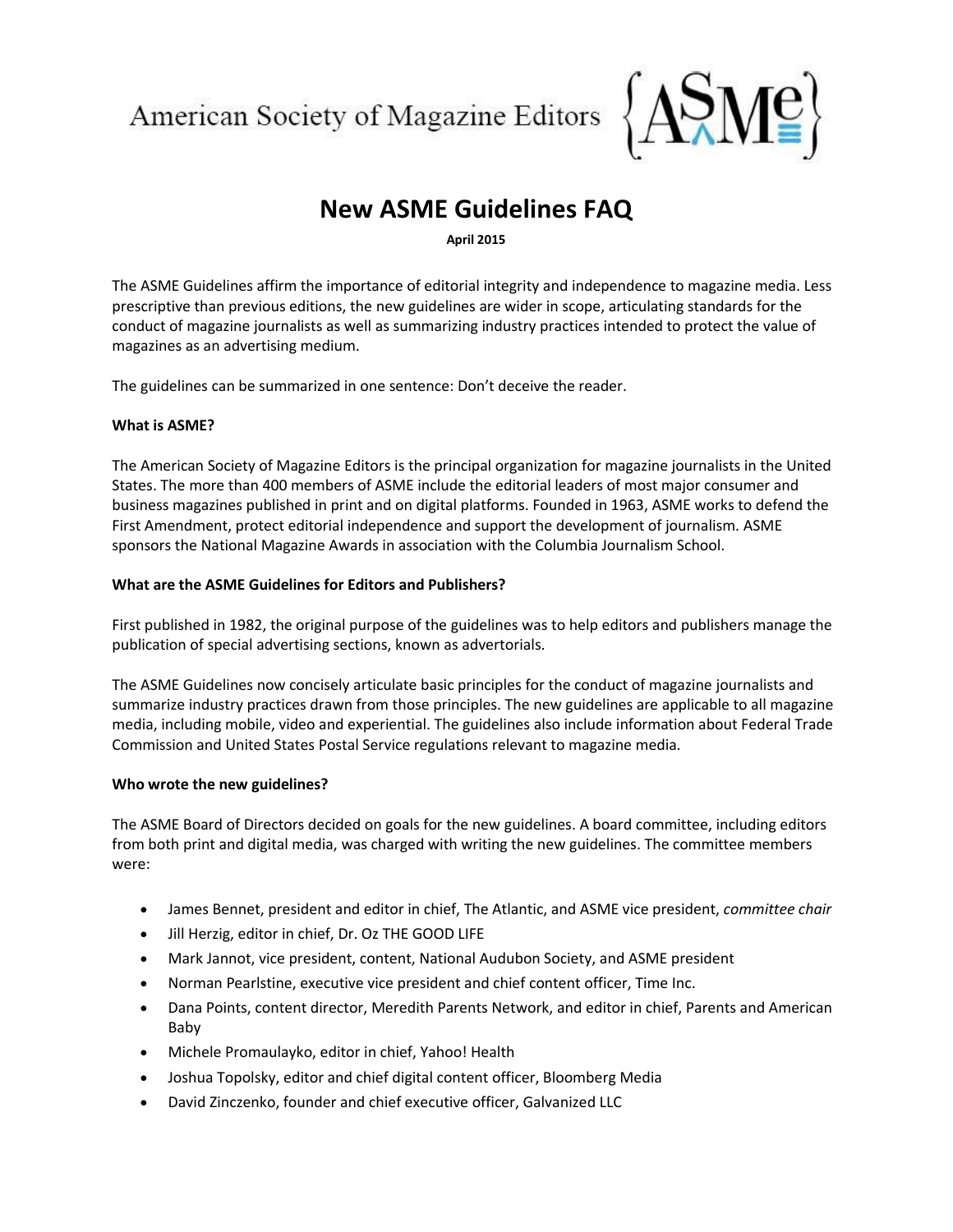David Zinczenko wrote the first draft of the new guidelines based on the instructions of the committee. Sid Holt wrote subsequent drafts. The entire committee contributed to the editing of the final draft, which was submitted to the full ASME board for comment.

The new guidelines were unanimously approved by the ASME board and have been endorsed by leading publishers and media buyers.

## **Why is ASME revising the guidelines?**

The guidelines are frequently revised. Since the guidelines were first published in 1982, they have been revised on average every two years. The last complete revision of the guidelines was published in 2011. This is the  $15<sup>th</sup>$  edition of the guidelines. By reaffirming the integrity of magazine media, the new guidelines are intended to foster reader trust.

The guidelines as previously formulated were inadequate to the challenges of a fast-changing media marketplace—too focused on print and all but silent on other forms of magazine media, which now include mobile, video and experiential as well print magazines and magazine websites. Instead of attempting to anticipate consumer expectations in multiple media and publishing a set of "one size fits all" rules, ASME believes flexible guidelines drawn from the basic principles of magazine journalism will be more useful and more durable.

## **What are the basic principles behind the guidelines?**

The success of magazine media is founded on editorial integrity and independence. The guidelines state that the primary responsibility of the editor is to serve the interests of the reader. The guiding principle is transparency, especially avoiding conflicts of interest.

#### **What are the best practices in the guidelines?**

- Disclose conflicts of interest
- Differentiate between advertising and editorial content
- Label advertising that consumers may mistake for editorial content
- Avoid integrating advertising and editorial content
- Avoid product placement that may deceive consumers
- Do not submit editorial content to advertisers for approval
- Disclose e-commerce partnerships

#### **How are the new guidelines different from the old guidelines?**

The new guidelines are less prescriptive but wider in scope. The formulation of the guidelines has changed repeatedly since they were first published in 1982, but the values the new guidelines embody are the same today as they were 33 years ago. Any part of the guidelines immaterial to the benchmark "Don't deceive the reader" was discarded.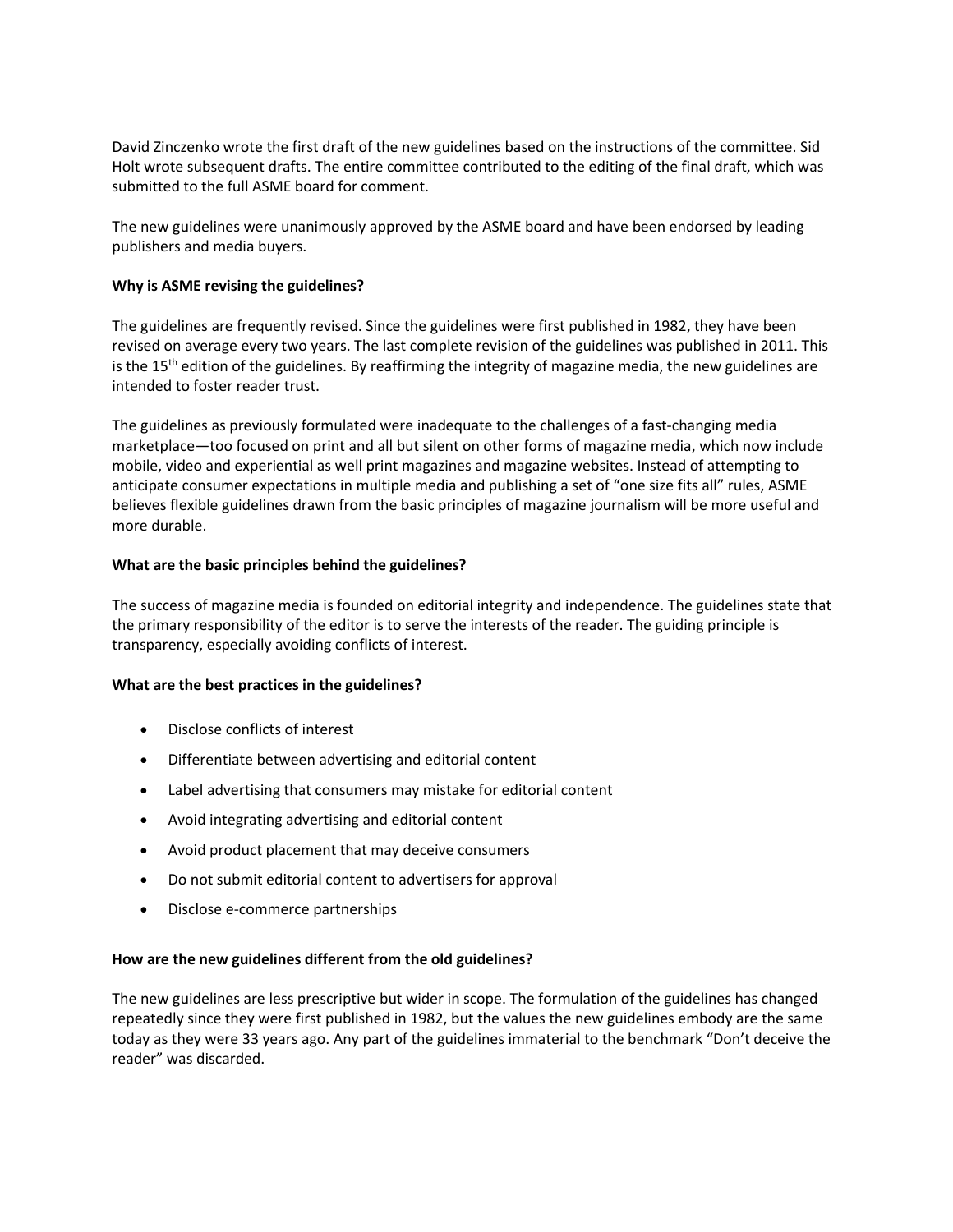The differences between the new guidelines and old include the following:

- The new guidelines focus on basic principles and providing information about federal regulations relevant to magazine media
- The new guidelines no longer differentiate between print and digital media. The new edition integrates print and digital guidelines
- The new guidelines have been expanded to cover all forms of magazine media—including mobile, video and experiential—as well as new forms of marketing such as native advertising
- The new guidelines eliminate sections on rare or obsolete problems, including guidelines on sponsored sections and interruptive advertising. (This is not the first time specific guidelines have been rendered obsolete: At one time, the guidelines required magazines to put their logos on their home pages.) ASME staff can advise ASME members on best practices for problems not covered by the new guidelines

# **What are the guidelines for native advertising?**

Native advertising, like print advertorials, should be identified as advertising in compliance with Federal Trade Commission regulations. ASME recommends that native advertising should be clearly labeled as advertising by the use of terms such as "Sponsor Content" or "Paid Post" and visually distinguished from editorial content. As "native advertising" appears in many forms, ASME members should contact ASME staff for more information about best practices for differentiating native advertising from editorial content.

## **Why has the guideline against advertising on covers been dropped?**

Given the importance of the cover as a brand statement and consumer-marketing tool, editors and publishers have long been to reluctant to put ads on their covers, even though advertising is prominent on the front pages of major newspapers and the home pages of major websites. The new guidelines clearly state that the distinction between advertising and editorial content must be transparent, but ASME believes that individual brands have the right—and bear the responsibility—to determine how to achieve that goal. As long as readers can tell the difference between advertising and editorial content, the editorial integrity of the magazine is not at risk.

# **Why has the guideline against editors working on advertising been dropped?**

The purpose of the guidelines is to ensure transparency in magazine media editorial coverage, not prescribe employment policies to magazine publishers. The guidelines concerning conflicts of interest and differentiating between advertising and editorial content effectively address the most important challenges arising from the practice of editors working on advertising. Advertising created by editors is also subject to the same guidelines as other advertising.

# **What happens to magazine brands that violate the guidelines?**

Magazine media are a self-regulating industry. The standards and practices articulated in the guidelines are used industry-wide and embody values important to editors and publishers. ASME is not the advertising police—rule breakers are not penalized—but violating the guidelines does have consequences such as these:

 Magazines that violate the guidelines risk alienating readers and, in turn, advertisers. The value of magazine media lies in reader trust. Good journalism is good business